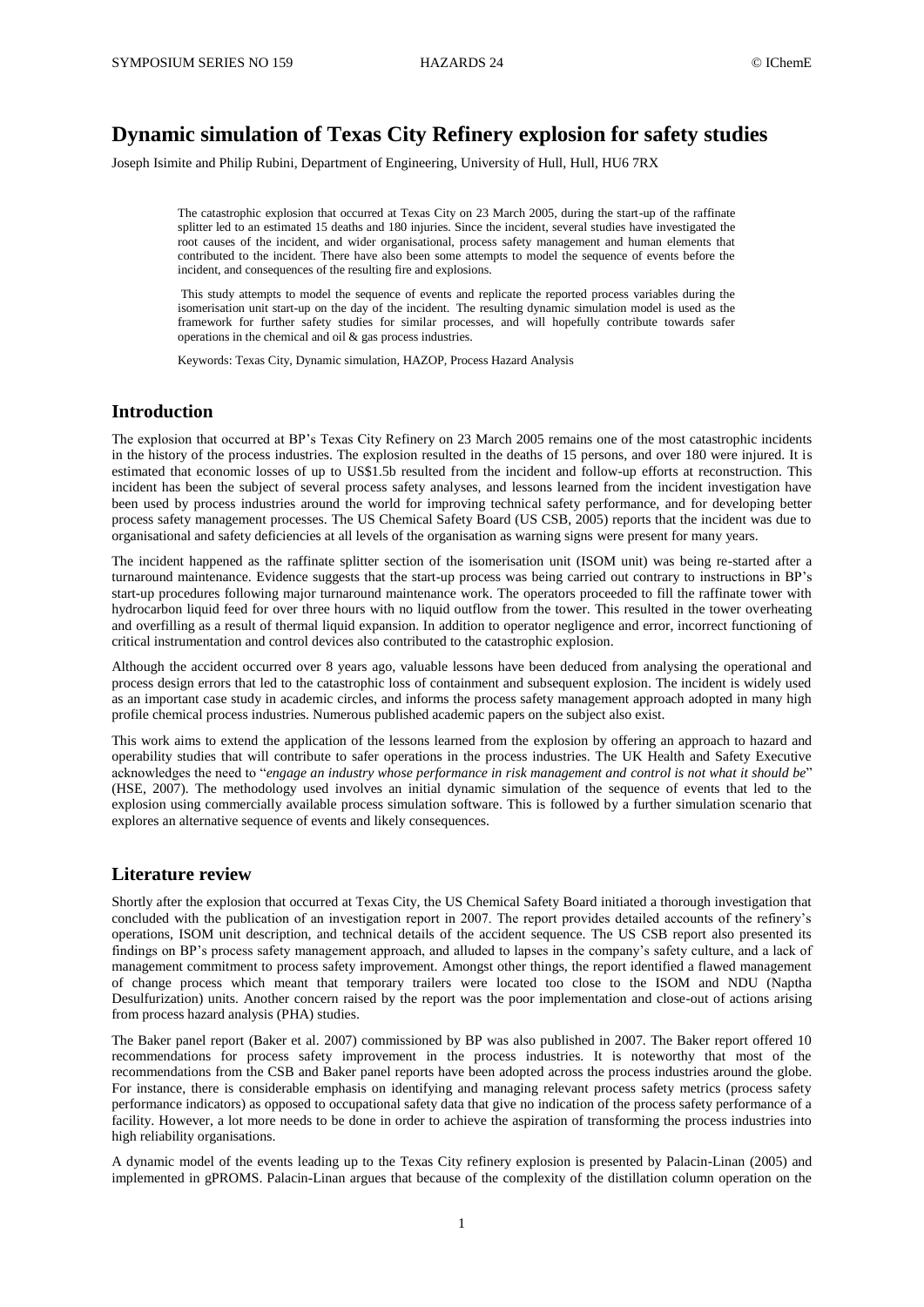day of the incident, it is not possible to replicate the sequence of events using commercially available simulation tools such as Aspen HYSYS or UNISIM. However, on the day of the incident, there was no distillation taking place in the column as it was simply being filled with liquid ( Manca and Brambilla, 2012). Commercial simulators thus provide the capability to replicate the column filling dynamics, with reasonable approximations of the vapour-liquid equilibriums at the published heating rates and the physicochemical properties of the column components. In addition to a dynamic simulation of the column filling dynamics, Manca and Brambila unsuccessfully attempted to simulate the dynamics of the two-phase flow of sub-cooled liquid in the blowdown pipe using the Homogenous Equilibrium Model, HEM. The inability to successfully explain the dynamics of events downstream of the pressure relief valves (PRVs) is attributed to lack of critical information such as the type of PRVs, and the inlet and outlet process conditions to the PRVs. Although it is suggested that future research efforts be focused on using alternative models to explain the complete evolution of the accident dynamics, it is doubtful if such work will inherently provide substantial value in improving process safety. It is therefore not the intention of this paper to extrapolate or validate the results of dynamic process simulations of the Texas City explosion. In fact, close examination of the different failed barriers that led to the catastrophic explosion will reveal that concentrating our efforts at making sure that process safety barriers (both passive and active barriers) function on demand will be far more beneficial. The initial step in having the right barriers is the correct identification of the hazards present in the process from the design phase and throughout the asset lifecycle.

A few technical publications have attempted to model the impacts of the accident in order to quantify the resulting damage from the fires and explosions. Khan and Amyotte (2007) adopt a consequence modelling approach that uses the quantitative risk assessment methodology to quantify the extent of damage from fires and explosions following the incident. Similarly, Kalantarnia et al. (2010) describe a predictive model that uses the Texas City explosion event for consequence assessment as a useful tool to forecast the impacts of loss of containment incidents.

One of the outcomes of the Baker panel report into the Texas City refinery incident is the recommendation that robust process hazard analysis (PHA) is carried out on process plants. Hazard and operability study (HAZOP) is regarded as one of such PHA tools for the systematic identification and assessment of process and operability hazards (Herbert, 2011). The effectiveness of a HAZOP team depends on the creativity and experience of the participants in discovering unforeseen effects that might result in a major accident hazard. This is no easy task as the team works with final design documents prepared by clever engineers who would have thought of most credible hazard scenarios. In addition to being creative, the team therefore needs to be highly critical in order to identify latent errors in design. To do this, the team must systematically probe the process design in a sustained manner over many hours of debating process design errors.

It has been suggested (Mahnken, 2001) that case histories from previous accidents can be a powerful tool in stimulating and sustaining the creativity of HAZOP team members. Mahnken suggests that in addition to presenting the basic sequence of events of the incident, a hypothetical HAZOP worksheet that illustrates how the accident might have been foreseen in a HAZOP study should also be considered. Kletz (1999) argued that *"It is better to illuminate the hazards we have passed through than not illuminate them at all, as we may pass the same way again, but we should try to see them before we meet them…unfortunately, we do not always learn from the hazards we have passed through."* It is therefore the intention of this paper to explore a method for illuminating the hazards inherent in distillation column operations, and hopefully start a discussion on the usefulness of quantitative HAZOPs in promoting management buy-in in the often expensive process of satisfactorily closing out PHA recommendations.

The HAZOP methodology is qualitative industry best practise procedure for identifying and controlling process safety hazards. Like other PHA tools, HAZOPs help to identify unacceptable hazards. They do not reduce the hazards to acceptable levels. Reducing the hazards only happens when HAZOP actions are effectively closed out. However, because it involves considerable investments of time, cost and personnel expertise to close out HAZOP actions, it is usually not a top priority in many organisations. The challenge for process safety practitioners, therefore, is to ensure that management support is obtained and necessary resources are committed into closing out PHA recommendations. Unlike other PHA tools such as Layers of Protection or Fault Tree Analysis, HAZOP studies do not quantify risk levels (as this is not the primary aim of a HAZOP). Typically, high hazard scenarios identified during a HAZOP study are subjected to more rigorous PHA studies such as LOPA and the required Safety Integrity Level is identified to mitigate the identified hazard. This is often a lengthy process. Johnson (2010) proposes the use of a combined HAZOP/LOPA study to immediately quantify the risk reductions possible with available safeguards and assign a target SIL. This approach, according to Johnson, will avoid the duplication of efforts involved in conducting separate HAZOPs and LOPA studies. The practical application of this approach is however doubtful as the HAZOP process is inherently time consuming and requires focused deliberation over a lengthy period of time in order to correctly identify hazards.

#### **Dynamic simulation of raffinate splitter**

The simulation of the sequence of events that led to the catastrophic explosions at the BP Texas City refinery is based on the hypothesis that the raffinate splitter (distillation column) overfilled. Subsequently, liquid in the column spilled over the top into the overhead pipe, leading to over pressurisation and opening of the relief valves upstream of the blowdown vessel. The simulation approach adopted in this study replaces the distillation column model in Aspen HYSYS with a tank separator. Prior to the explosion on 23 March 2005 at 01:13pm, it is reported that the column was completely liquid full (flooded) with a layer of sub-cooled liquid at the top, with the condenser and reflux drum filled with pressurised nitrogen. No vapour flowed out of the column, and there was no reflux into the column. Indeed, laboratory tests of liquid samples recovered from the column feed, bottoms product, and overhead samples demonstrated that no separation took place in the column on the day of the incident (US CSB, 2005). This justifies the approach used in this study where the distillation tower is replaced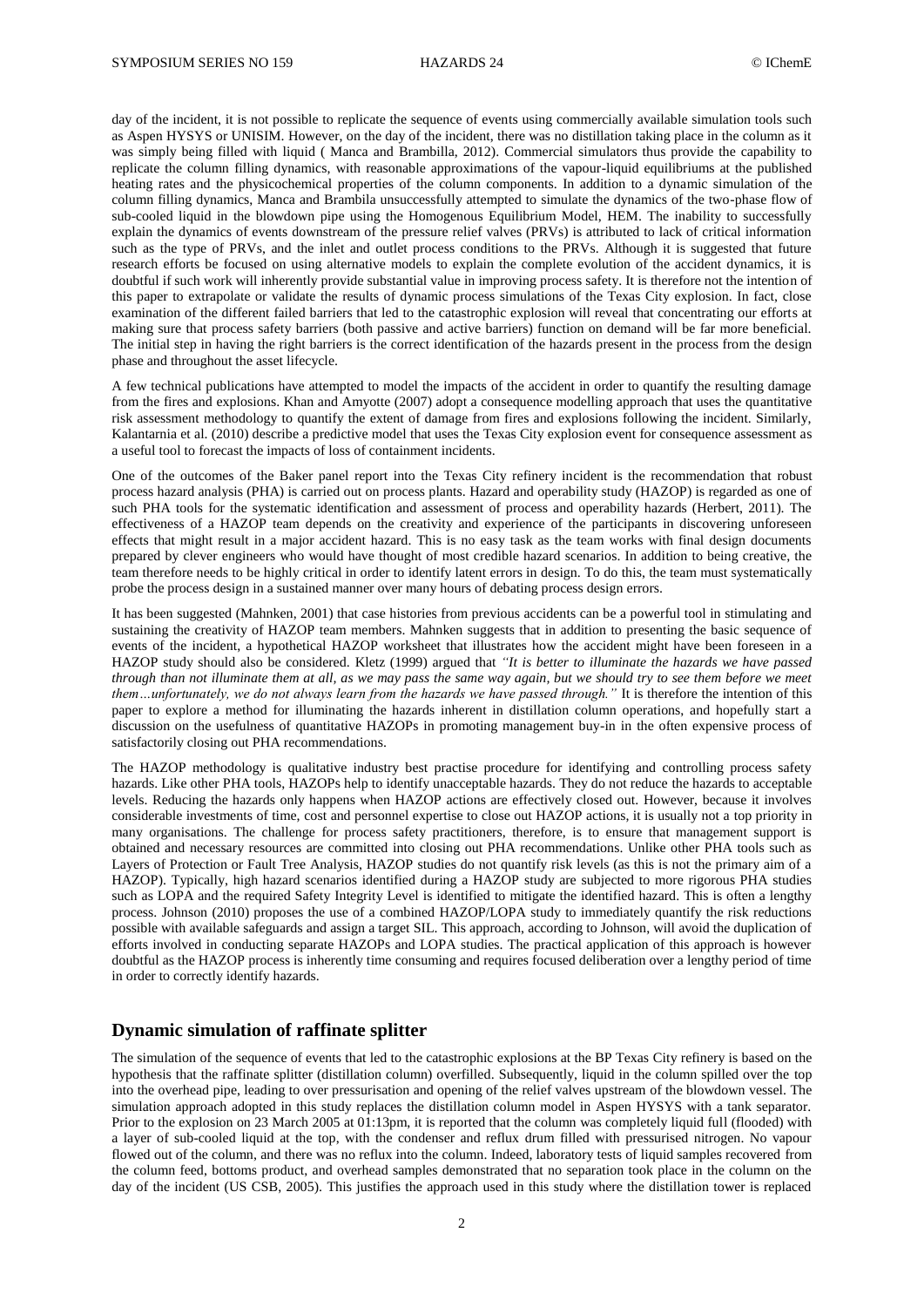with a tank separator that is simply filling up with liquid feed. It has also been suggested that the behaviour of the vapour generated in the column on the day of the incident cannot be accurately predicted, as the prevailing process conditions are outside the range of standard empirical models of distillation tray separation available in commercial simulation packages such as Aspen HYSYS.

The tank separator is modelled as a vertical vessel with a total liquid volume of 583 m3. The volume of the separator is taken as the difference between the total internal volume of the actual distillation column less the volume occupied by column internals such as trays, weirs and downcomers (Manca and Brambilla, 2012). The dynamic simulation sought to demonstrate the following: Liquid over-fill in the distillation column; Liquid thermal expansion in the column as a result of feed pre-heat; and feed vaporisation dynamics in the distillation column. According to data provided by BP (Palacin-Linan, 2005), the feed to the column was a mixture of 35 light hydrocarbons. However, for the purpose of this simulation, the components have been lumped into four hydrocarbon categories; C5, C6, C7 and C8. All the components with 5 carbon atoms have been lumped in the C5 category, while components with 6, 7 and 8 carbon atoms have been lumped into the hexane, heptanes and octane categories. In addition to hydrocarbons, nitrogen is included in the components list as nitrogen was used to pressurise and test the system for leaks prior to the introduction of hydrocarbon feed. Also, water is included in the component list, as the column was steamed out following nitrogen purge.

The process flow sheet (PFS) used for the dynamic simulation is shown in Figure 1 (adapted from Manca and Brambilla, 2012). It comprises the tank separator used to model the distillation column and a simple TEE separator used to simulate the separation of light raffinate from nitrogen used to pressurise the system prior to the introduction of feed. For the purpose of dynamic simulation, two flow control valves are included in the flow sheet: FIC-1 is used to control the inflow of feed into the column, and FIC-2 is used to control the outflow of product from the column. The actual distillation column had a level controller for manipulating the flow of product from the bottom of the column to storage but on the day of the incident, this level controller malfunctioned.



Figure 1: Process Flowsheet for dynamic simulation

The initial conditions used for the steady state simulation are those available in published documents about the process conditions at the start-up of the raffinate splitter tower on 23 March at the end of the turn-around maintenance (Palacin-Linan, 2005; US Chemical Safety Board, 2005, Baker, Levenson, and Bowman, 2007). The simulation covers the period from 0213hrs to 1320hrs on 23 March 2005, corresponding to the time raffinate feed was introduced into the tower and when the explosion occurred, respectively.

The first simulation is for the sequence of events from 0213hrs to 1000hrs when the night shift crew started introducing raffinate feed into the raffinate splitter from the aromatics recovery unit. Because of variations in the reported feed rate to the column during the start-up procedure, an average feed flowrate of 16.3 Kg/s was used for the simulation. An isothermal temperature regime is assumed for this stage of the simulation as no heat input to the splitter is reported. The feed enters the column at a temperature of 23°C. Following crew changeover at 0600hrs, the raffinate splitter start-up procedure was resumed at approximately 1000hrs on the morning of 23 March, 2005. At this stage, the fuel gas supply to the reboiler furnace was initiated and the first two burners were lit. Feed pre-heat subsequently occurred by convective heat transfer in the top section of the furnace, increasing the temperature of the feed at a rate of 8.5°C per hour. During this period in the start-up sequence, the level control valve (LCV) at the outlet of the raffinate splitter remained closed, contrary to BP's startup procedures. The correct procedure required that the level control valve was left at 50% open in automatic mode, to establish heavy raffinate flow to storage. Operators had previously complained that leaving the level at 50% was not ideal (contrary to what is stated in the start-up procedure). They maintained that if the level was left at 50%, a drop in liquid level could result in completely loosing heavy raffinate flow from the tower, resulting in a trip to the feed supply, and costly interruption to the start-up procedure.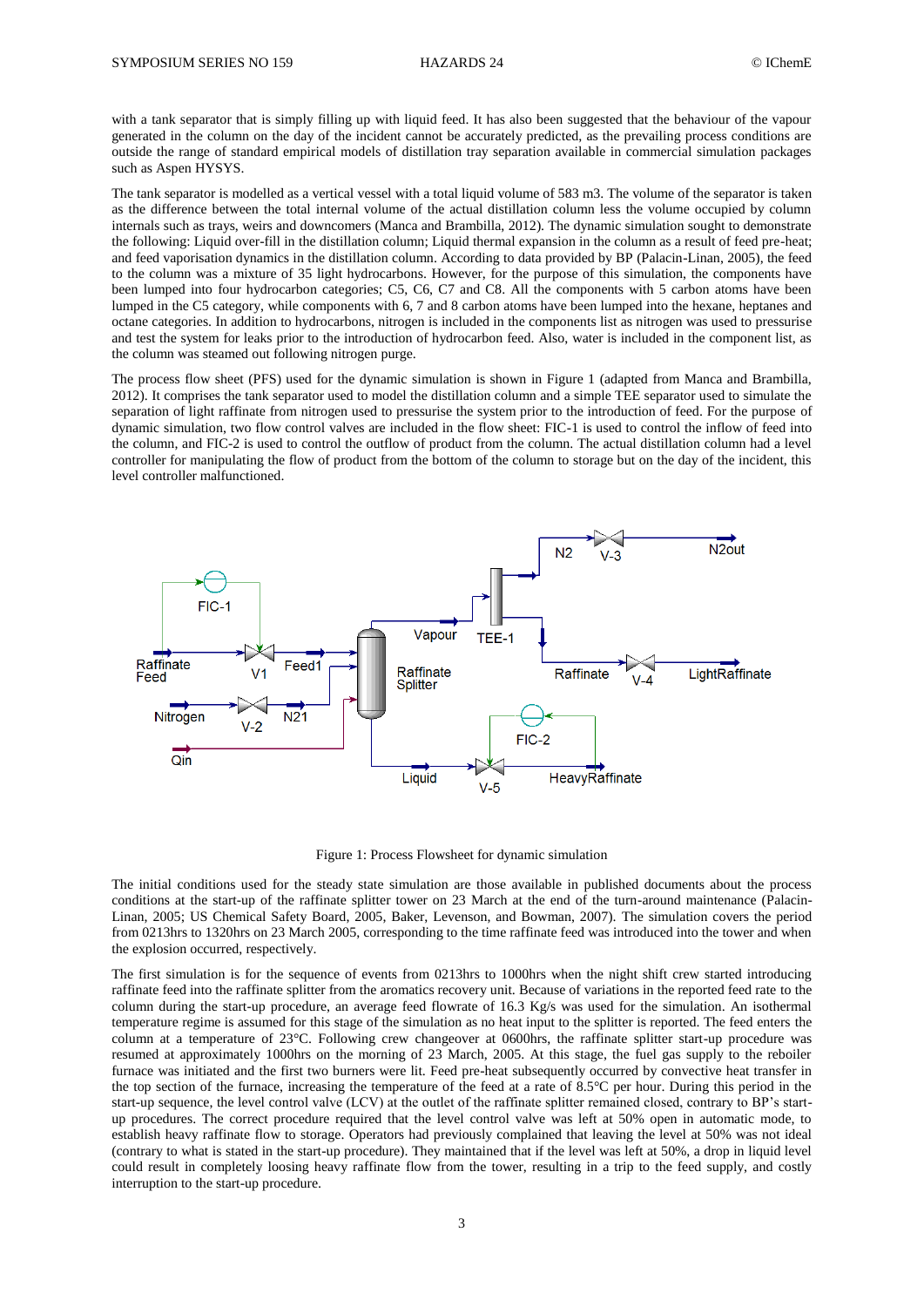A dynamic simulation of the overall tower filling dynamics from 1000 to 1320 when the explosion occurred revealed that the feed to the column vaporised at approximately 1310 hrs. This happened as a result of the additional heat input into the column though the feed-product heat exchanger. The liquid level in the column from 1000hrs to 1320 hrs is shown in Figure 2.



Figure 2: Column liquid filling dynamics

The dynamics of the feed vapourisation as the rate of feed pre-heat increased at 1300hrs is shown in Figure 3. The feed completely vaporises at 1310hrs. This is expected to occur and agrees with reported observations on the day of the incident, and from simulation results by other researchers.



Figure 3: Feed vapourisation dynamics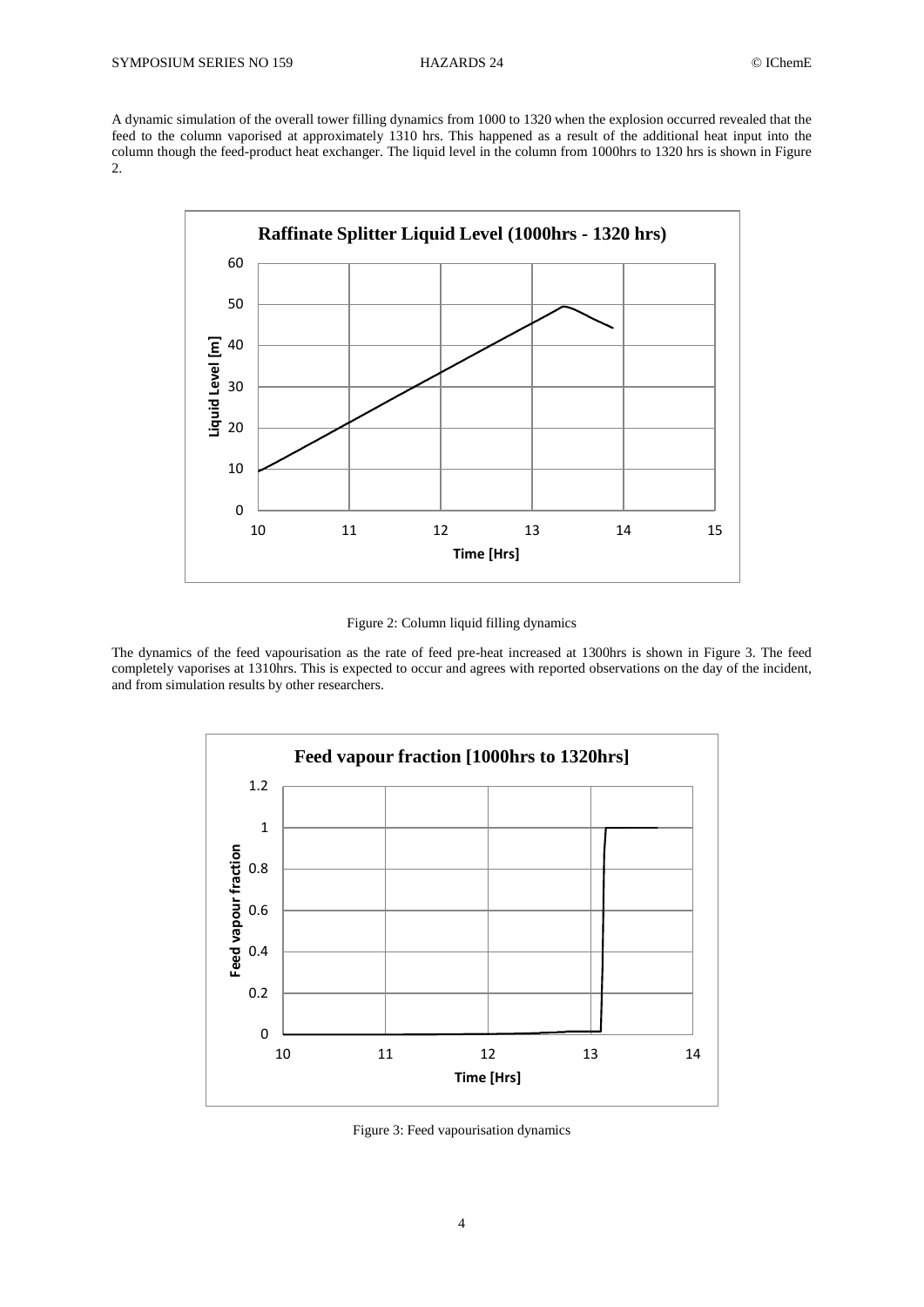

The overall feed temperature increase obtained from the dynamic simulation is shown in figure 4.

Figure 4: Feed temperature dynamics

## **Quantitative HAZOP**

In order to extend the use of the dynamic simulation, an additional simulation scenario was investigated. It has been established that the simulation approach employed in this study is a tank model that replicates the dynamic filling of the raffinate splitter like it happened on the day of the incident. This approach is also used in the dynamic HAZOP study. The initial dynamic simulation has been used to establish that it is possible to replicate the column temperature and pressure profiles, and the liquid level dynamics observed on the day of the accident.

The significance of this methodology is not in the rigorous simulation of the sequence of events, but in the extrapolation of the model for use in dynamic HAZOP studies. It can be argued that the benefits obtainable from such an approach exceed whatever gain may be obtained from developing more accurate models. Such benefits include a visual representation of the quantified level of risks resulting from incorrectly designed equipment, or not following adequate operational procedures.

A conventional HAZOP involves using guidewords to qualitatively investigate the hazards and operability issues that would result from incorrect operations. Examples of such guidewords include "more flow", "more temperature", "no flow", "less pressure", and so on. For the purpose of this study the guideword used is "more temperature". According to the accident investigation report, the observed temperature profile occurred as a result of heat input from two burners in the reboiler which were lit at approximately 1000hrs.Two additional burners were lit at 1117hrs. The HAZOP scenario explored in this study therefore considers the case where increased heat input to the column began at 1000hrs with all four burners lit. A qualitative assessment of this scenario would obviously identify the associated hazards of increased temperature input and likely overpressure of the column. Appropriate safeguards would be the pressure relief valves and the blowdown drum and stack which will protect the column from any overpressure scenario. The additional lapses that occurred on the day of the incident such as leaving the LCV at the bottom of the column closed are also included in this scenario. The resulting dynamic process conditions from this simulation are shown in figures 5 to 7.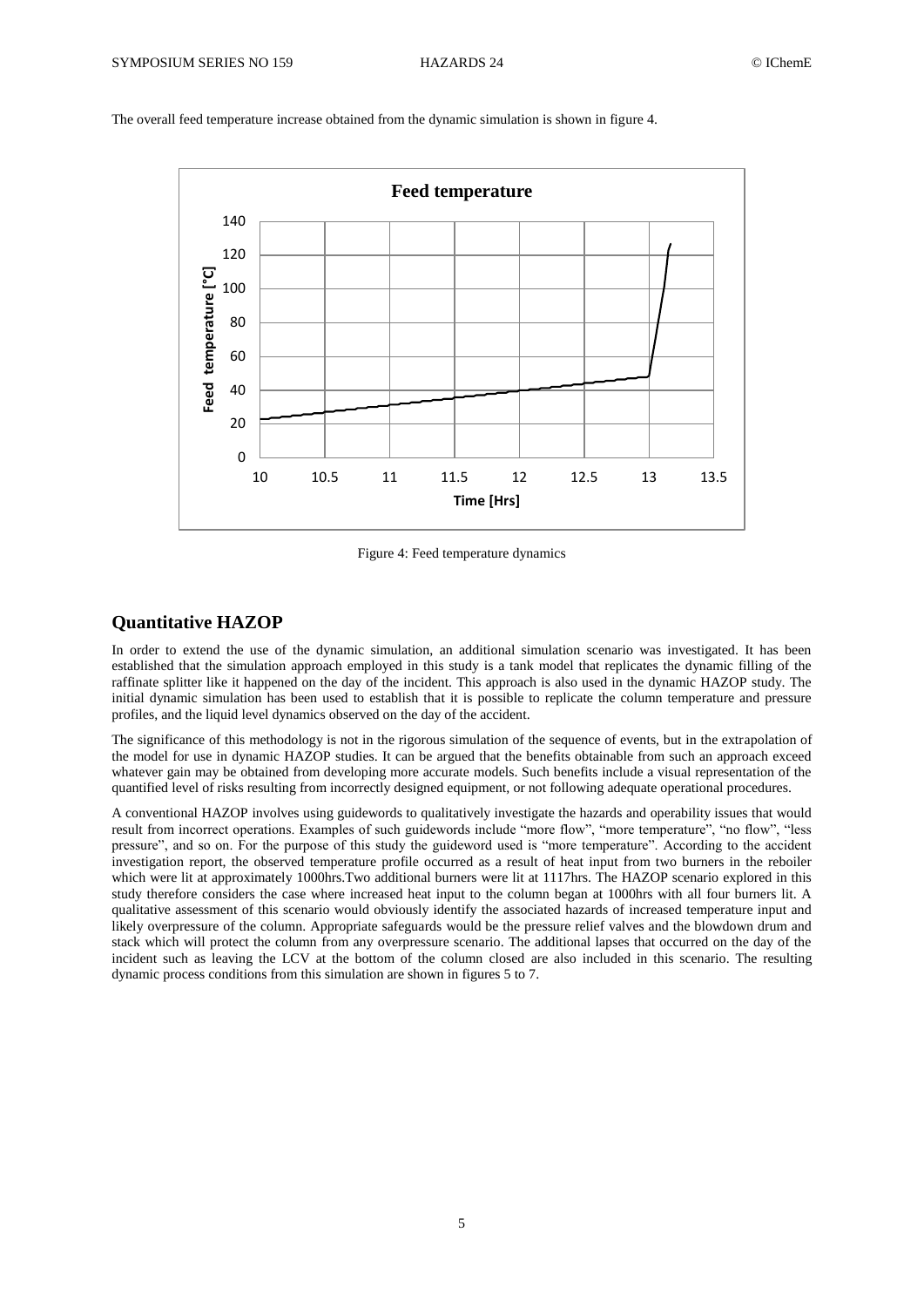

Figure 5: Dynamic HAZOP liquid level dynamics



Figure 6: Dynamic HAZOP feed temperature dynamics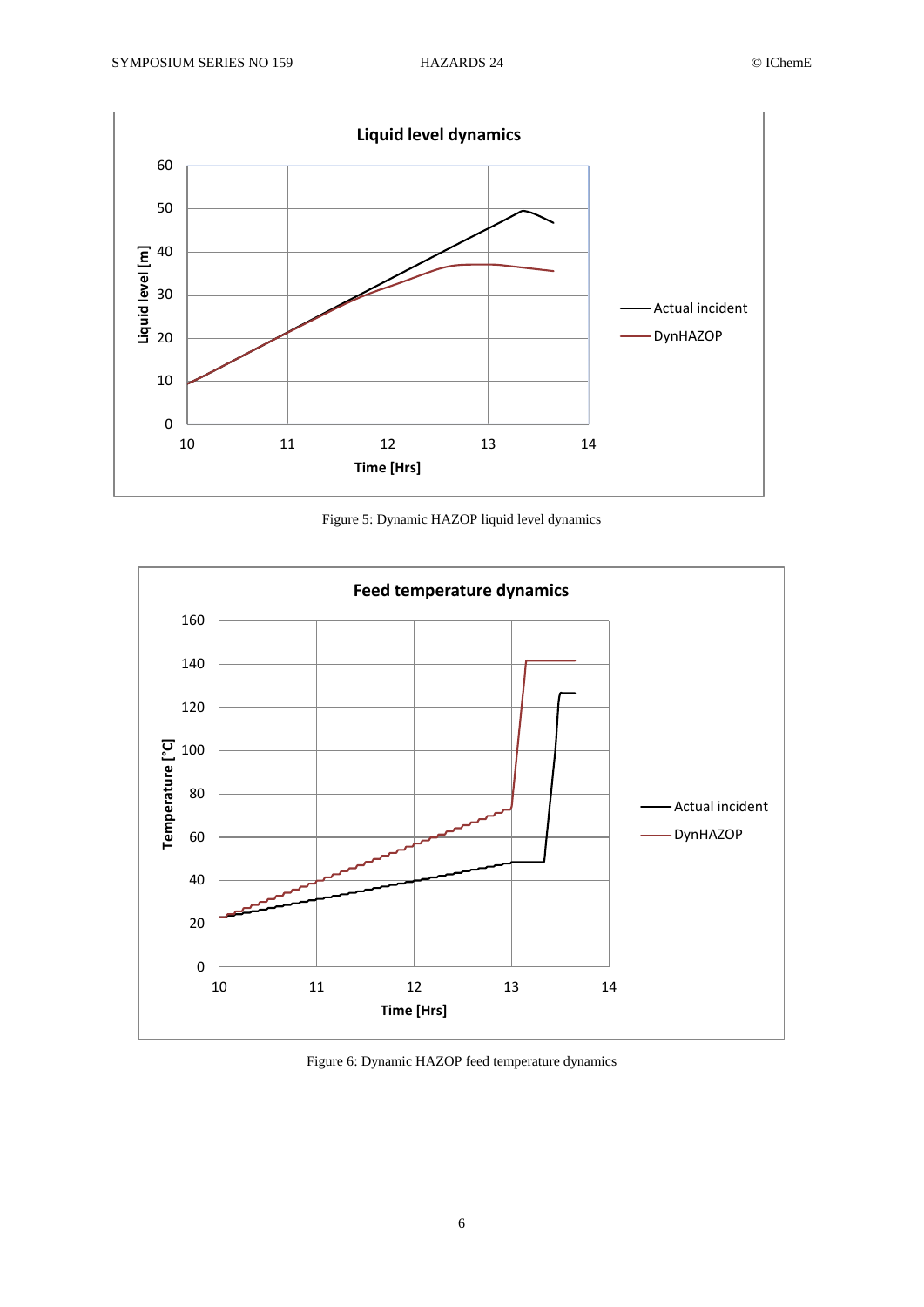

Figure 7: Dynamic HAZOP feed vapourisation dynamics

## **Discussion & Conclusion**

The observed temperature profile obtained from Aspen HYSYS dynamic simulation closely matches that reported by the simulations of Manca and Brambilla (2012) which was implemented in UNISIM. At 1300hrs, the feed temperature had risen to 48.5°C, and the vapour fraction was 0.015. At 1:12pm, the liquid level obtained from the dynamic simulation was 47.9m, similar to a level of 48m at 1:02pm reported in the CSB report. At 1314hrs, it is reported that sub-cooled hydrocarbon liquids flowed out of the top of the column into the vertical overhead vapour line. At this stage, it is reported that the rate of temperature increase of the feed into the tower was at an additional 7.5 °C per minute. This is because the heavy raffinate product flow transferred additional heat to the feed through the feed-product heat exchanger located upstream of the reboiler. This led to a situation where the column contained a stream of heated liquid at the bottom of the tower while a layer of cold liquid remained at the top section of the column.

The dynamic simulation of the overall tower filling dynamics from 1000 to 1320 when the explosion occurred revealed that the feed to the column vaporised at approximately 1310 hrs. This happened as a result of the additional heat input into the column though the feed-product heat exchanger. Subsequently, thermal expansion of the liquid in the column led to the filling of the overhead vapour line with hydrocarbon liquids and an increase in pressure as a result of the hydrostatic liquid head. The pressure in the tower at this point is reported to have been about 63 psig. The combined liquid static head and the tower pressure led to an increase in pressure in the overhead vapour line higher than the relief valve lift set pressures of 40, 41, and 42 psig. Flammable hydrocarbon vapours subsequently flowed from the overhead line through the collection headers into the blowdown drum. It is reported that liquids flowed from the raffinate splitter tower into the blowdown vessel at a rate of 509, 500 gph, resulting in a discharge of approximately 51,900 galons of liquids into the blowdown drum in six minutes. Once the blowdown drum and stack overfilled, flammable liquid spilled to the ground and created a vapour cloud around the ISOM unit. The vapour cloud exploded at 1320hrs and the likely ignition source is reported to most likely have been an idling diesel pickup truck.

The dynamic HAZOP simulation demonstrated an alternative pathway for the sequence of events leading up to the accident. At 12noon, an additional temperature increase of 43% occurred, leading to a mixed phase feed flow with a vapour fraction of 0.4. It is noteworthy that the rise in liquid level in the column is less than that which supposedly took place on the day of the incident. Complete vaporisation of the feed takes place at 1230pm in the alternative accident pathway, much earlier than the reported feed vaporisation time on the day of the incident.

The dynamic HAZOP in this study has demonstrated an alternative pathway for the evolution of process variables if additional safety barriers were breached on the day of the incident. Establishing the evolution of the process variables downstream of the column has not been considered in this study. However, it has been demonstrated that a dynamic HAZOP